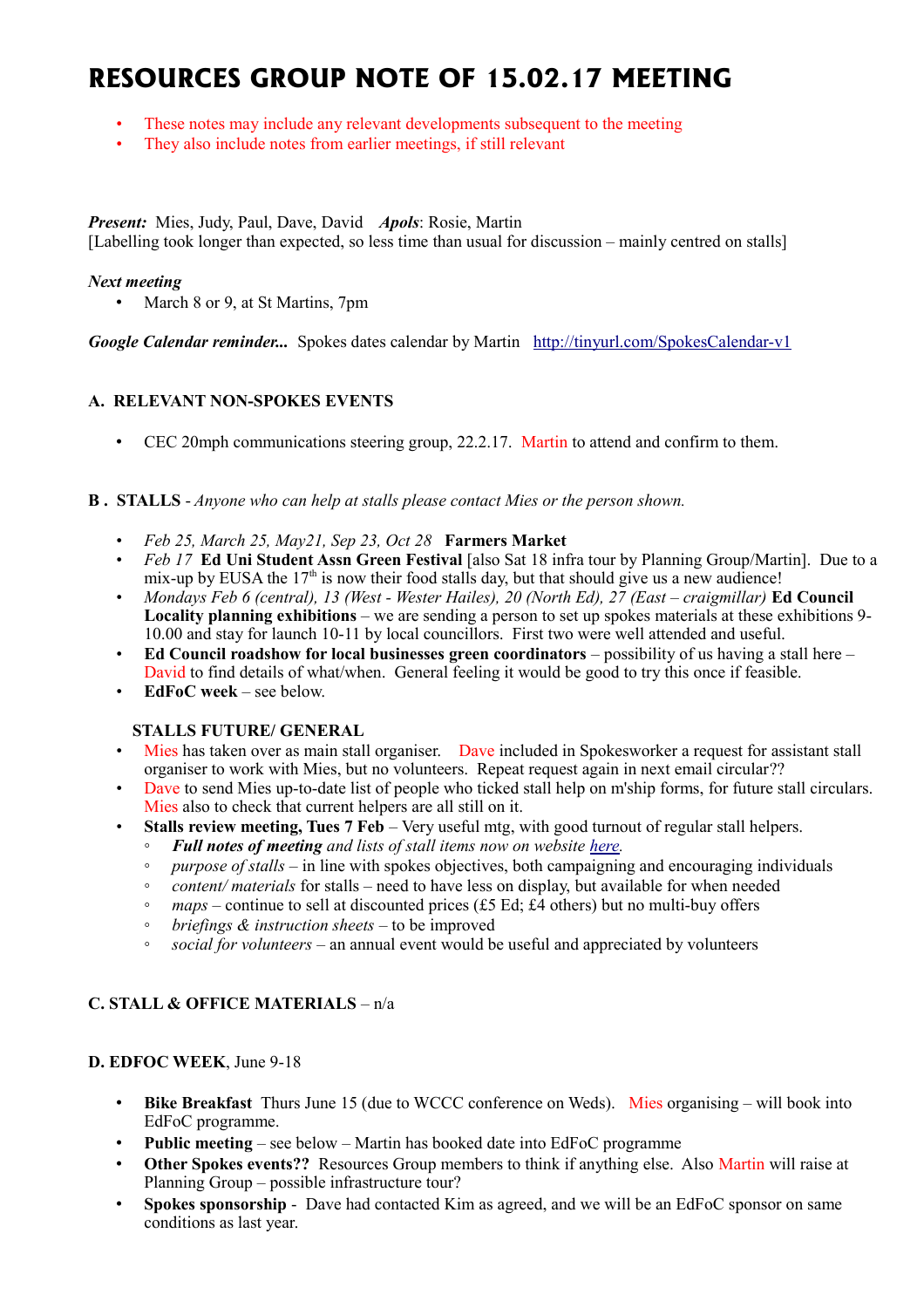## **E. SPOKES PUBLIC MEETINGS** [twitter hashtag #SpokesMtg]

- **Spring** Council elections hustings, **April 6 at Augustine United**. Martin organising. Booking extra room so we can easily fit in 5 discussion groups. *Note* - Date of election is Thurs 4 May. Green – Cllr Nigel Bagshaw, Lab – Cllr Maureen Child, SNP – Cllr Adam McVey, Con – Cllr Nick Cook, LibDem – Hal Osler.
- **June EdFoC week public meeting** Martin organising. Weds 14 evening (day before bike breakfast). (Augustine unavailable on  $15<sup>th</sup>$ , but  $14<sup>th</sup>$  evening won't clash with Glasgow WCCC day conference). If poss, theme of reducing road danger, with speaker from police re. introducing the West Midlands 'closepass' initiative in Scotland. Possible other speakers …
	- road justice Donald Urquhart??
	- presumed liability? Brenda Mitchell? But had a speaker from Cyclelaw at our health meeting
	- a councillor on the council Police Board? [e.g. car parking in cycle lanes?]
	- 20mph speaker? from council? or govt official? Or Living Streets?
	- Other ideas??
	- NB Police speaker likely to be main attraction if they won't come, need to change topic??
- **Possible future topics -**
	- *Autumn meeting* probably policies of the new council new Council Transport Convener
	- *Any meeting* [suggested by Ian] Cycling for all ages & abilities. e.g. speakers from a school, from Ageing Well, from ABC (all-abilities) and a relevant senior councillor.

# **F. SPOKES MAPS**

- **Maps group meeting held.** Decisions on future editions
	- **Polyart** all new editions will be on polyart (and hence price rise by  $£1)$ )
	- **Edinburgh** (2016) map selling well. New edition probably needed in 18 months or so. Big problems about what base map to use. Joe says Ed Uni social history map (MESH) may be an option – Joe now in contact with David Langworth of maps group, who is our Ed map cartographer.
	- **East Lothian** (2014) New edition hopefully late Spring, Tim doing cartography
	- **West Lothian** (2012) Still have big stock (print run was too high). Need to try and sell more, then possibly new edition next year. Unclear who will do it – Tim not interested; David Gardiner possible.
	- **Midlothian** (2015) Stock and age both ok.
	- **Glasgow 3rd edition** now out, developed by Spokes & Go-Bike, 12500 copies paid for by council, and is available free (on ordinary paper). Glasgow Council will post out copies free on request, so this is now on our website maps page, and Council is to send us a small supply (Dave to remind them). Development of a paid-for printed polyart version is possible (and electronic) but we would need find an organiser/producer/promotion person (no cartography skills needed), some payment possible.
- **Employer initiative** David has emailed Chamber of Commerce,; still to do Essential Ed, FSB (are there others??) to asks if they would publicise – e.g. include in newsletters to their members and/or on websites, and to add to their 'green' credentials. Dave to send David FSB contact if can find it. NB Bulk orders go to the maps $@$ .. address and are handled by Peter.
- **Shops sales initiative** Paul had suggested we write to all bike shops with free sample map and order form. Maps group agreed. Dave to liaise with Peter (after mailout) to arrange letter and which shops.
- **Surplus existing Ed maps** Mies has organised distribution to schools etc. Now only 100 or so left? Mies to keep a note of what recipients say they will be used for.
- **Maps archive.** Judy to identify which old maps we have copies of then Dave include request for missing maps in a member email circular. Ideally keep 2 of each, with one always kept in the office?

## **G. SUMMER COMPETITION 2017**

- Agreed Judy suggestion, *Simple cycling improvements* simple improvements, by Council, employers or others, at low cost, to improve existing everyday journeys and/or encourage more people to cycle. Entries must be for a specific location (in Ed or Lothians), not general ideas.
- As always, photos will be welcome; and we say that in judging we take into account not just the idea but also how well its benefits are described.
- As usual, Spring Bulletin will have a preview of the comp, but launch it in Summer issue.
- Dave to do a draft entry form [final not needed till comp launched in June Bulletin].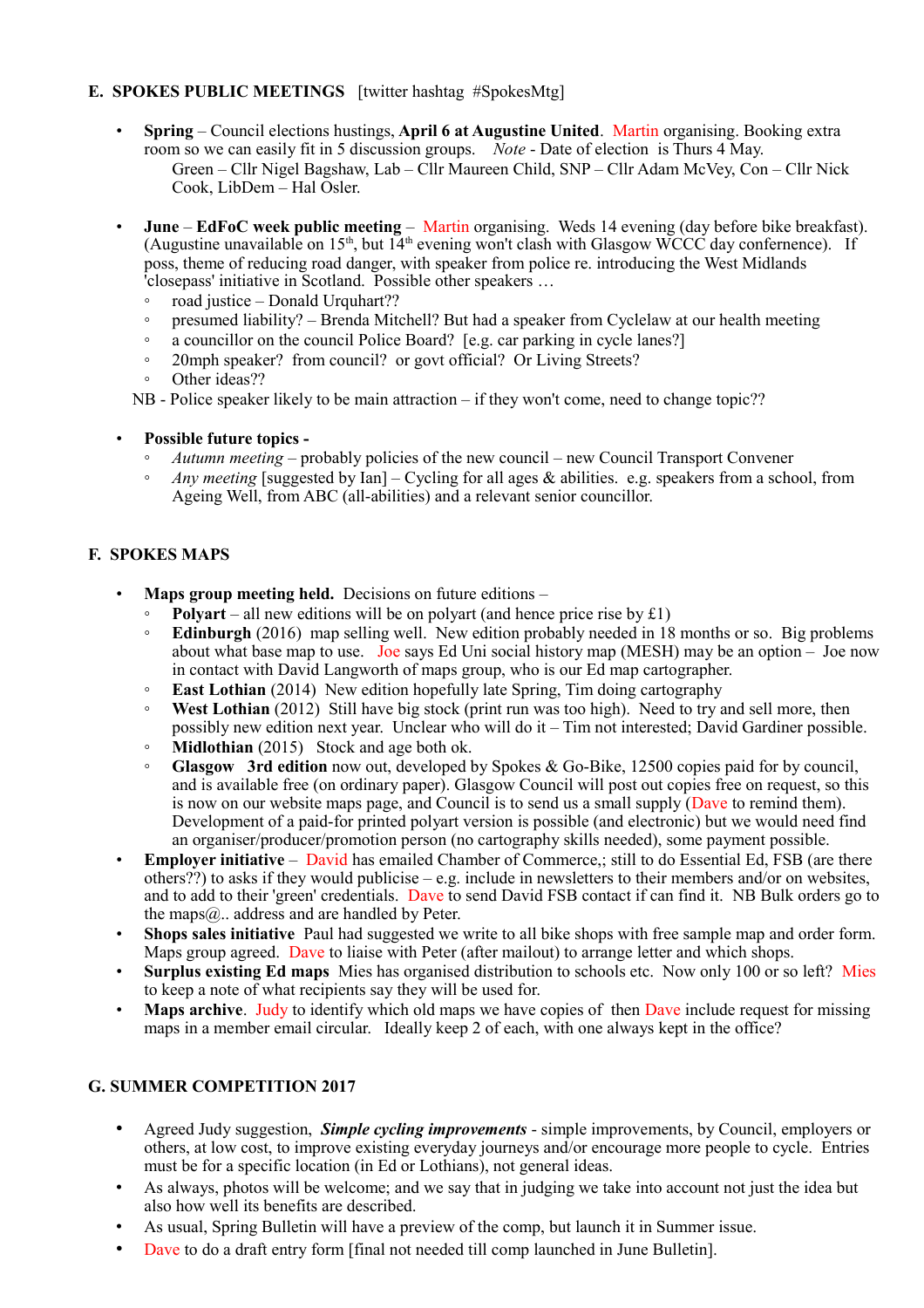## **J. 40TH ANNIVERSARY - 2017**

- Mies, Martin, Rosie, Martyn subgroup discussed ideas after 7 Feb stalls meeting. Probable actions...
	- **Exhibition** updated from our 30-year exhibition. Hopefully to show in Parliament then rotate round libraries, use at events, etc. Martin to check Parliament arrangements [NB – suggest do this via Alison Johnstone's office – see next para]. *Later* – Dave to pass on details of Transform Creative (offshoot of Transform Scotland) as possibles for the display design/production - some Spokes funding would be needed but would create a professional product. Also possibility of a grant from somewhere??]
	- **Scottish Parliament**  Dave has written to Spokes member Alison Johnstone MSP re possibilities for autumn. She will do a motion and will try for a Members' debate (but not many opportunities). Exhibitions also possible – there are 2 locations in the Parliament, with different exhibitions weekly.
	- **Before/After scenarios** could be in exhibition. NB those that go back into history especially appropriate. Possibles - Traffic counts; A90; Meadows; Maps; Bulletins/communications; council budgets; National lobbying; cycle facility development (rly paths  $\rightarrow$  onroad lanes  $\rightarrow$  segregated lanes)
	- **Video documentary** of Spokes history/ achievements/ lessons Rosie has identified some possible Napier students to do this as a coursework project (or two!) Mies to check on supervision conditions.
	- **Rotating silent slideshow** could be used at spokes meetings (before start of mtg), in exhibitions, etc. Ian may have slideshow from  $30<sup>th</sup>$  anniversary; Dave also has old photos.
	- **Archive material** for exhibition &/or video. Some main points are in Bulletins of our 10 and 30 year anniversaries (B33 and [B98\)](http://www.spokes.org.uk/wordpress/downloads/spokesbulletin/Spokes_Bulletin_98.pdf) – copies given to Martin. Also in [B100.](http://www.spokes.org.uk/wordpress/wp-content/uploads/2009/09/B100_fromBarr.pdf) Also some materials still in office from 30<sup>th</sup> anniversary exhibition. *Later:* Dave has created history [website page f](http://www.spokes.org.uk/documents/odds-and-ends-may-be-exciting/spokes-history/)or easy access to such documents.
	- **Social event** celebrating the history. Could replace our autumn public meetings, or additional. Could include AGM, exhibition, presentation, videos, etc.
	- *Also to consider* **Council reception??** as for  $30<sup>th</sup>$  anniversary. Council would probably meet refreshments costs and we could probably extend the invite to all members [possibly with a limit]. Problem with election coming, and various friendly councillors leaving, but could informally ask Maureen Child &/or Adam McVey when they are at our public mtg -they are 99% sure to be re-elected.

#### **K. SUPERMARKETS PROJECT**

- Dave & Martin had mtg with Joe, who works for Cockburn and happy to take this on.
- **First stage** produce simple leaflet (A4 folded to A5 probably similar to the Bike Alert leaflet). Aimed to persuade shop managers *why* and *how* to provide good bike parking and access. Iain has made his previous materials available. Joe happy to work on layout as well as content.
- This leaflet would be funded by Spokes and sent to all members, so that those interested could use it to speak to their local shops/supermarket, as individuals on their own initiative. *Aim for May mailout if poss*.
- **Second stage**  to contact local regional managers of supermarket chains aim to find at least one to undertake an exemplary project covering all their stores. This action could potentially also tie in with locals from the above bullet point. This stage could be at a fairly basic level, or ...
- Apply for funding, as an innovative project, as we did with the tenements project e.g. Sestran or Cycling Scotland or SCSP cash (via Ed Council). This could include a more detailed brochure (design & production) and possibly covering time for Joe, including making visits to store area managers, etc.
- **Report on our initial survey** is online at [spokes.org.uk](http://spokes.org.uk/) : documents : spokes projects : supermarkets or click here [www.spokes.org.uk/documents/papers-documents/supermarkets-project.](http://www.spokes.org.uk/documents/papers-documents/supermarkets-project)

## **L. MOTORIST AWARENESS CAMPAIGN – 'BIKE ALERT'**

- *Video & leaflet at [www.spokes.org.uk/videos](http://www.spokes.org.uk/videos)*. In total ~3000 leaflets used at schools events, 2000 in mailout; 5000 remaining.
- *Other uses* driving schools, car hire offices, police rehab, etc, being discussed by Martin & Mies. Mies looking out previous database of such addresses [now rather old]. Martin is taking leaflets round to a few such bodies – Hertz will offer to all rental drivers, Enterprise, Avis, Quickfit will put them on display. *Later*: a Spokes member has tweeted being impressed to see them on display in Hertz!